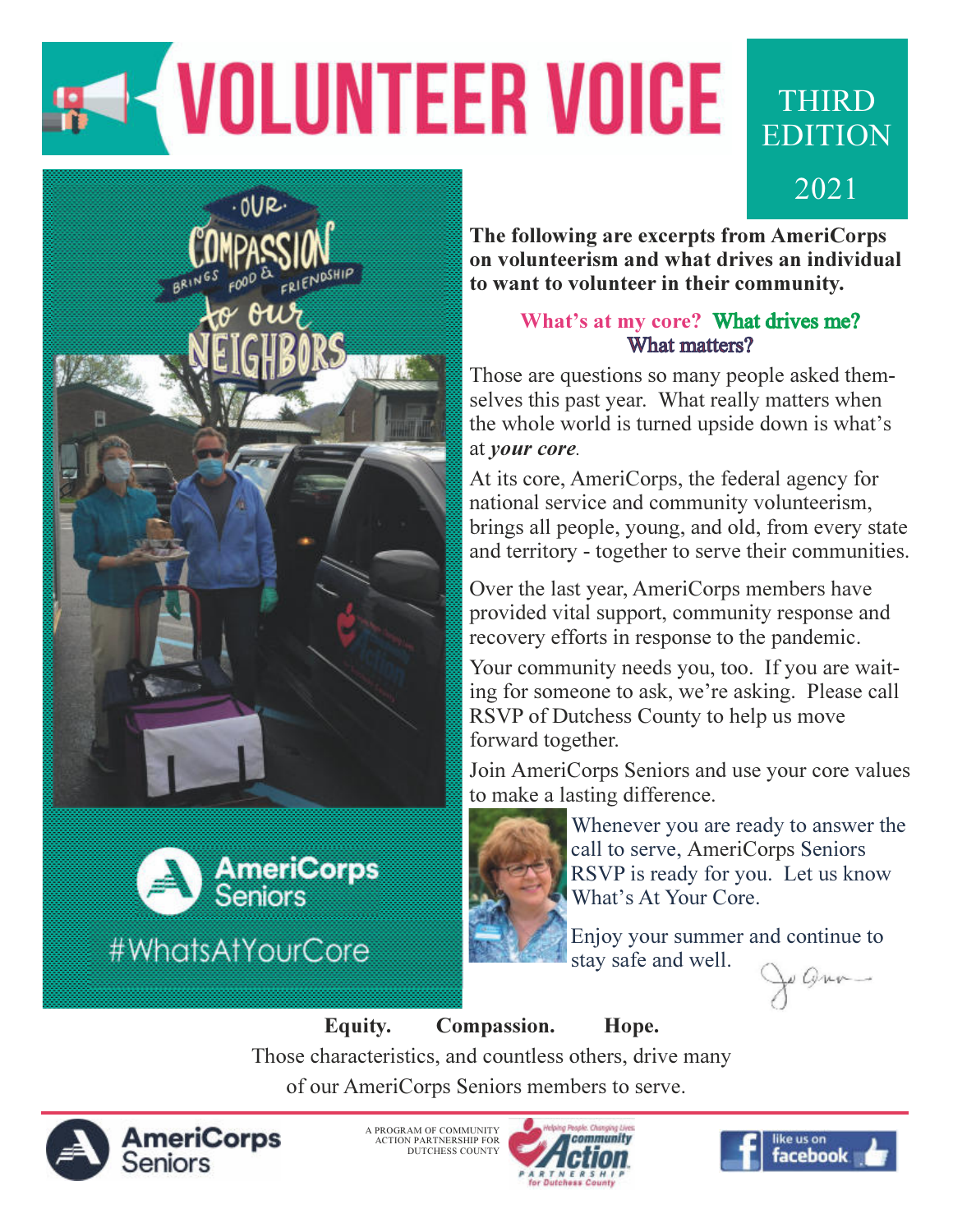#### **MAPLEWOOD SENIOR CITIZEN APARTMENTS Now Accepting**

Applications for studio and one bedroom apartments. Apartments designed for elderly and handicapped/disabled persons. Rent is based on income and utilities included. Call for more information. Currently at this time there is a waiting list.

**457 Maple Street, Poughkeepsie, NY 12601**

457 Maple Street, Poughkeepsie, NY 12601<br>Phone: (845) 473-4477 TTY: 771

A Boston Land Company Community

*RE VOLIDSELE* **PINIC VOLID BACCIONE WORK WITH PURPOSE.** 

 $\lfloor \frac{L}{C} \rfloor$ 

AD PAGES

**LPi is Hiring Ad Sales Executives** 

Full-Time with Benefits | Paid Training **Expense Reimbursement | Travel Required** 

> Contact us at: careers@4lpi.com **i** www.4lpi.com/careers

**AVAILABLE FOR** MITED TIM **ADVERTISE HERE NOW!** 

A

ō

**Contact Susanne Carpenter to place an ad today! scarpenter@4LPi.com or (800) 477-4574 x6348**

**SUPPORT THE ADVERTISERS** that Support our Communit

**IPi**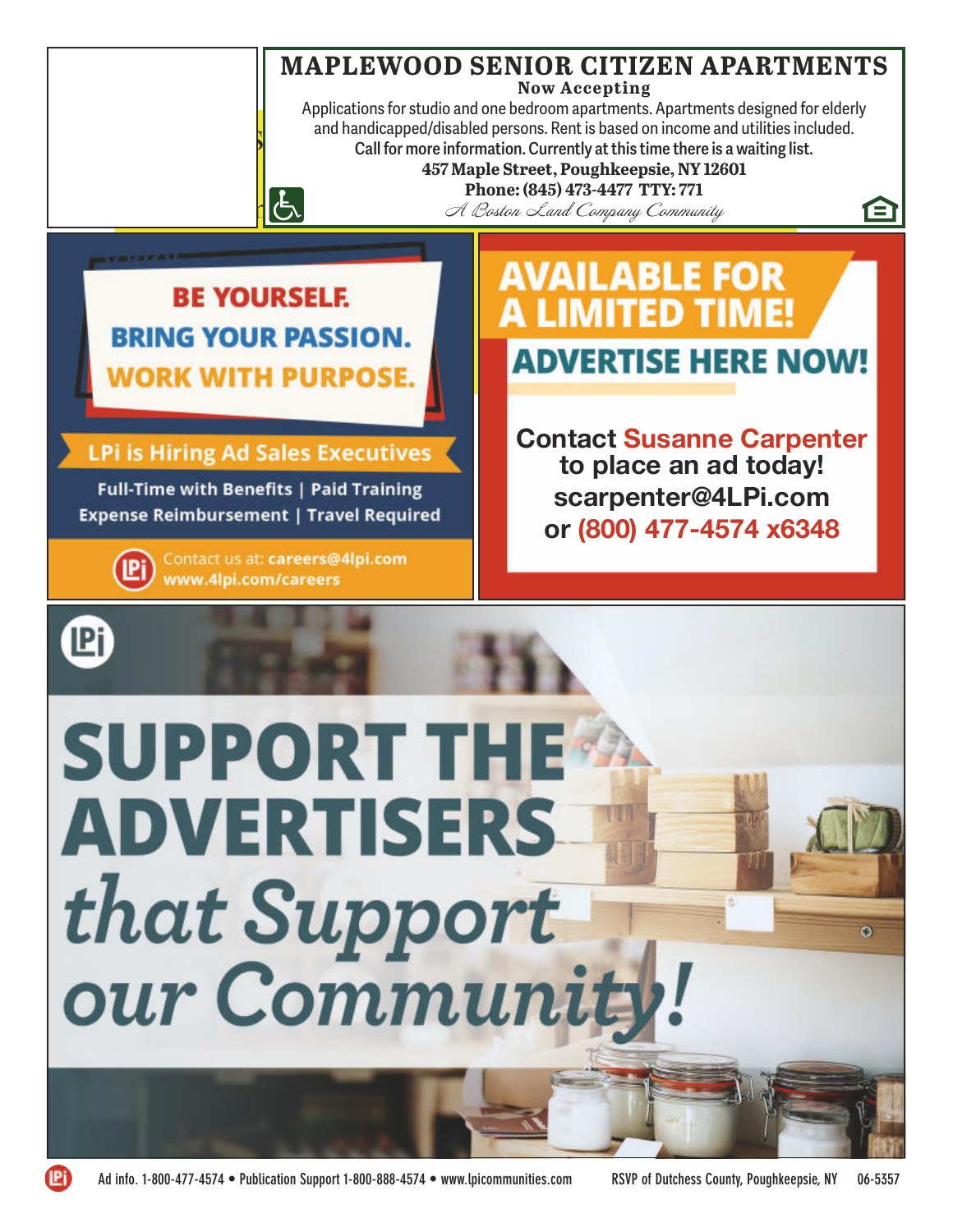## UPDATES FROM OUR STATIONS

#### DC OFFICE FOR THE AGING FRIENDSHIP CENTERS REOPENING!

As of June 16th, six of the eight OFA Senior Friendship Centers have reopened: Beacon, East Fishkill, Millerton, Pawling, Red Hook and South Amenia. The City of Poughkeepsie and Tri- Town friendship centers are expected to reopen shortly.

Monday through Thursday, Dutchess County Office for the Aging operates eight Senior Friendship Centers throughout the county where seniors can receive a tasty, nutritious meal, as well as enjoy social activities and fellowship. Transportation is available in most cases.

The following sites are also open on Fridays: City of Beacon, Town of East Fishkill, City of Poughkeepsie and Town of Red Hook.

#### BARDAVON 1869 OPERA HOUSE

After 14 months of closure, music will once again fill the Bardavon Theater and the Ulster Performing Arts Center (UPAC).

The Bardavon, in Poughkeepsie, and UPAC in Kingston will be reopening for shows beginning in August. Four new events will join a list of postponed 2020 performances which included Brit Floyd, Frankie Valli & the Four Seasons, the Mavericks, Celtic Woman and Stomp.



#### HUDSON VALLEY HOSPICE

Volunteers play an important role in the care provided by Hudson Valley Hospice. They are specifically trained to provide comfort, support and companionship to patients and their families for a few hours each week.

These volunteers receive an in depth background pertaining to hospice care and the special needs of people with advanced illnesses. Hospice will be holding their **Patient Care** Volunteer Training at their Dutchess County location at 374 Violet Avenue, Poughkeepsie on the following dates:

Wednesday, October 13th Friday, October 15th Wednesday, October 20th Friday, October 22nd Wednesday, October 27th Friday, October 29th All training is from 1:00pm - 4:00pm



A sampling of the volunteer roles include: visiting patients or taking them to medical appointments, taking them out for a drive, picking up prescriptions or going grocery shopping. For more information contact Peggy Kuras, Hudson Valley Hospice, at (845) 240-7524.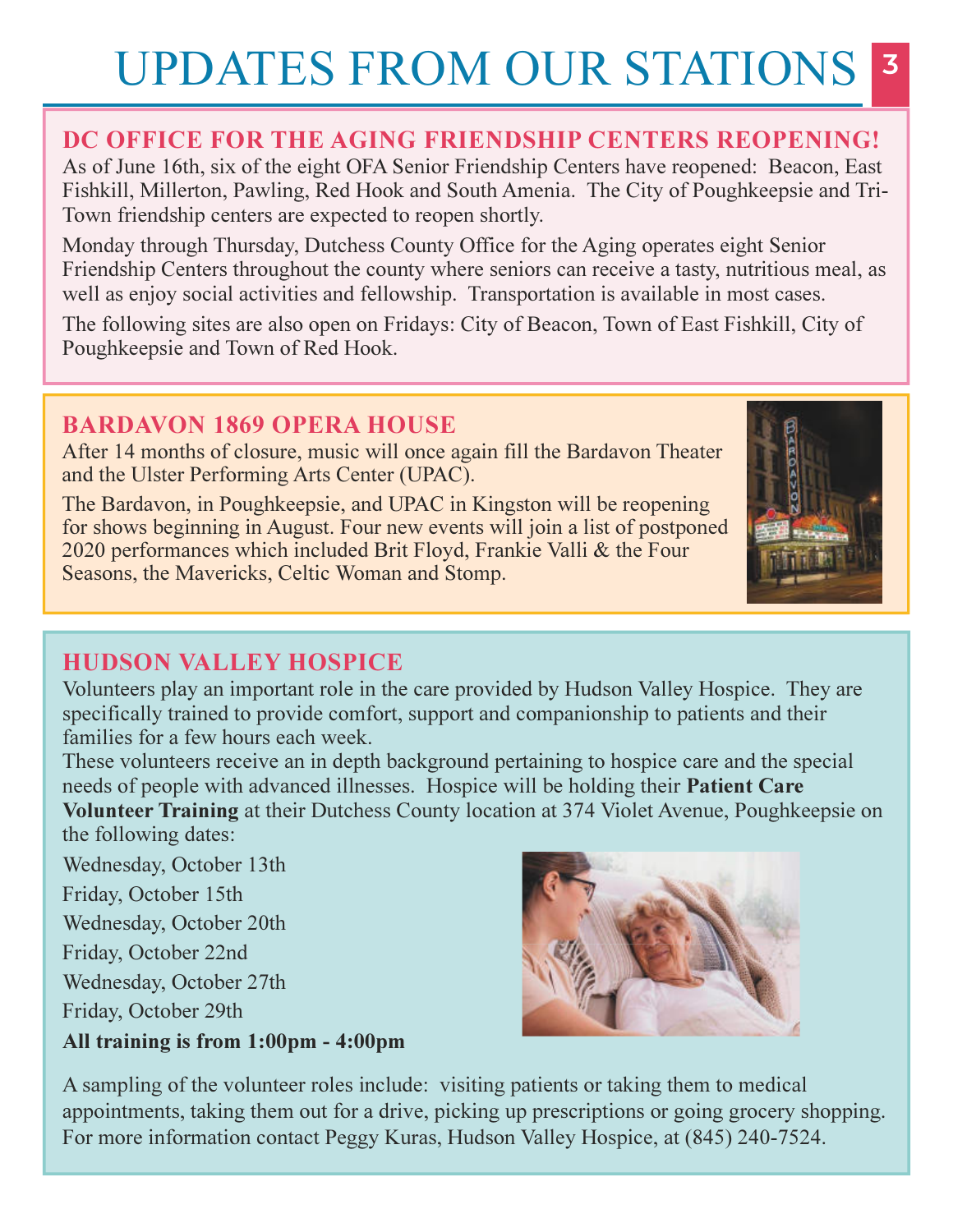## <sup>4</sup> RSVP NEWS

#### WHY JOIN THE RETIRED & SENIOR VOLUNTEER PROGRAM (RSVP)?

Your volunteer hours are counted along with all the other RSVP volunteers and the total impact

of these hours are provided to AmeriCorps, a US governmental agency which records volunteer activity for the entire country. When officials talk about levels of community needs, they are using our numbers!

There is no extra work on your part! Start (or continue) your volunteer activity in one of our Stations and RSVP does the rest! RSVP provides free supplemental fire, accident, and liability insurance while on volunteer assignment. Make your hours count; join RSVP today!



Janet & Phyllis delivering meals in Beacon

The following Stations are looking for volunteers:

United Methodist Church of Hyde Park  $\sim$  is looking for a volunteer to assist with their social media. The basics include daily overview of all their social media sites, ensuring accurate information on website & social media, develop and maintain a presence on Facebook, Twitter, YouTube, etc. This volunteer position can be done from your own home.

**Home Delivered Meals Programs**  $\sim$  perhaps you have 2 hours to spare during the weekday and if so, many of our home delivered meal programs are in need of volunteers. If you think about it, you are delivering more than just a meal to a home-bound client. You're delivering a safety check, bringing a smile along with their meal and allowing them to remain independent in their own home.

Vassar Brothers Medical Center ~ has openings in Concierge Guest Services, Concierge Operating Waiting Room, Out Patient Registration and the Friendly Visitor Program.

RSVP of Dutchess County is a member of the Mid-Hudson Consortium consisting of

AmeriCorps Senior Programs across the Mid-Hudson region. We meet quarterly and discuss various topics ranging from updates to AmeriCorps programming, reports and best practices, and any concerns we may have relating to our program. Recently we got together in Greene County where we spent a beautiful day in a park by the Hudson River. We discussed new policies and procedures, Covid updates and our upcoming 2021 AmeriCorps Seniors Virtual Convening - Innovation for Impact. Pictured from left to right: Jim, from the Capital Region RSVP , myself, Ruth who hosted the meeting and represents Greene County RSVP and Jay, from Ulster County RSVP.



#### AMERICAN RED CROSS IS IN NEED OF BLOOD DONATIONS

BLOOD ALERT! Patients need the help of the American people to roll up a sleeve & give blood or platelets amid a severe blood shortage. With high hospital demand & less donor availability as donors return to pre-pandemic activities, we need your help! Go to rcblood.org/appt to find the latest blood drive in our region.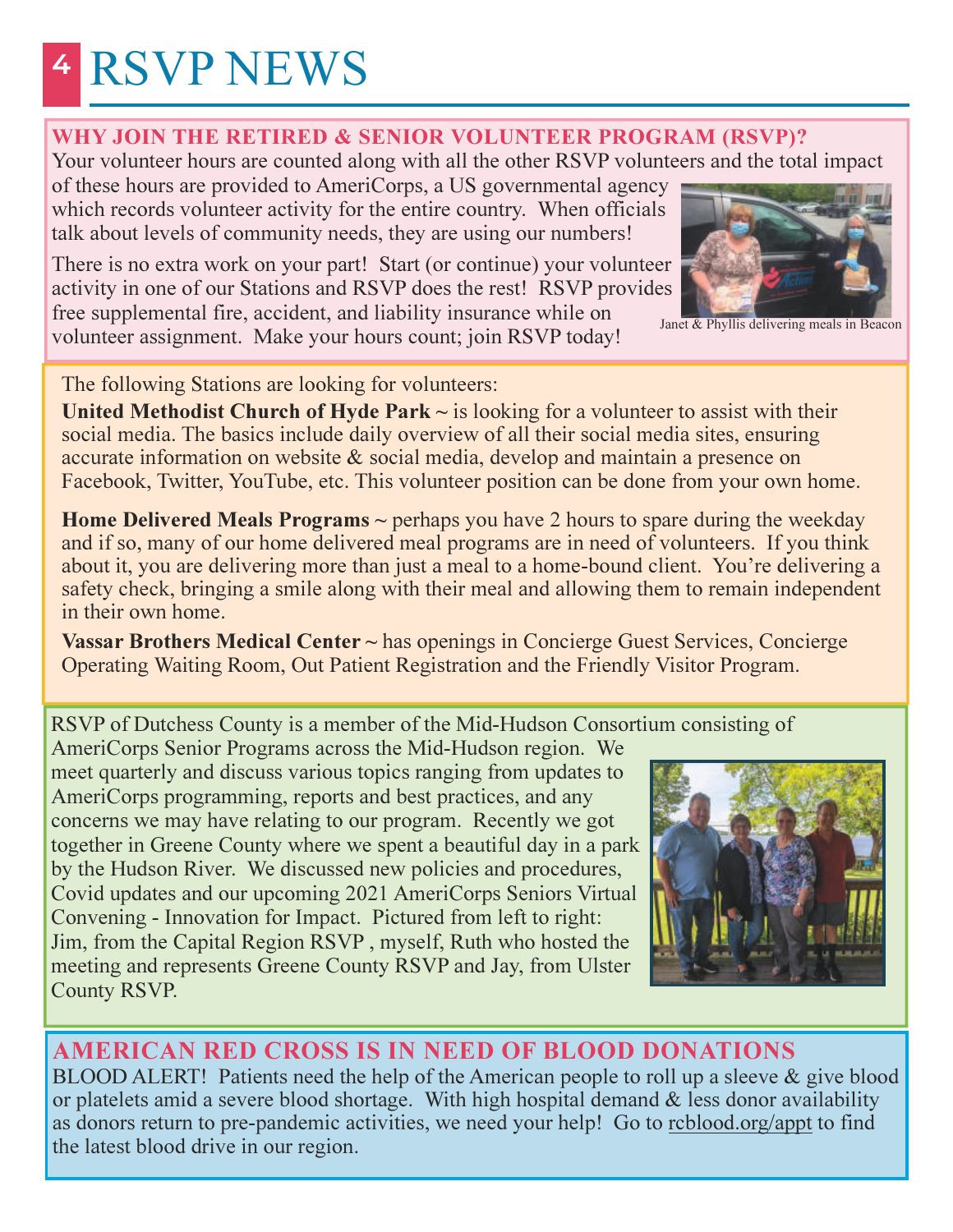## **OUR VOLUNTEERS**

#### WELCOME TO OUR NEW AMERICORPS SENIORS RSVP VOLUNTEERS!

| Doug Abramson      | Hudson Valley Hospice, AARP TAX AIDE (Cash Coalition)  |
|--------------------|--------------------------------------------------------|
| Jack Castelli      | ReStore, Habitat for Humanity of Dutchess County       |
| <b>Terry Drino</b> | Alzheimer's Association HV Chapter, Friends of Seniors |
| <b>Mary Fields</b> | ReStore, Habit for Humanity of Dutchess County         |
| Diane Moroff       | DC Office for the Aging Red Hook Friendship Center     |
|                    | Maureen Mullaney Beacon Meal Delivery Program          |
| Kevin Snyder       | DC Office for the Aging Red Hook Friendship Center     |
| Karen Wood         | American Red Cross, Hudson Valley                      |

Thank you for joining the ranks of more than 270,000 AmeriCorps members and AmeriCorps Seniors volunteers across the country.

(845) 452-5104 x 101 rsvp@dutchesscap.org Like us on Facebook

#### AARP FOUNDATION TAX-AIDE PROGRAM

We are delighted to share the news that **Barbara Kaiser**, District Coordinator, was recently awarded the AARP Foundation's Tax-Aide Fellow Award. This esteemed honor is presented to Tax-Aide volunteers in recognition of long and distinguished service. Barbara has been volunteering over 15 years for Tax-Aide, starting as a tax counselor in Pleasant Valley in 2006. In the same year, Barbara supported the efforts of tax preparation services in 5 tax sites in the role of

local coordinator. In 2008, Barbara became the District Coordinator for Dutchess and Putnam Counties, managing over 100 Tax-Aide volunteers and the operations of more than 20 tax preparation sites.

Barbara's dedication to her clients is unmatched. During this past tax preparation season, Barbara worked tirelessly from her home to help many neighbors in need. Throughout the years she has developed enduring friendships with fellow volunteers and has assisted generations of clients providing each with peace of mind during tax season.



Barbara has been a member of RSVP since 2015 and we congratulate Barbara on her award. Since becoming a member of RSVP, Barbara has 5173 service hours reported. When we calculate the value wage of those hours by the Independent Sector's rate of \$28.54, it comes to \$147,637.42. That is amazing!

Calculating the value of a volunteer's time is one way for us to show the contributions that individuals have made in their community. The estimate acknowledges the millions of individuals who dedicate their time, talents and energy to making a difference. However, it is so much more than that. It is *what's at their core, what drives them, what matters to them.* Barbara has shown that, by training volunteers, they can then offer free tax filing services to those who need it the most, and thereby they are helping their community. Thank you, Barbara for your years of dedication to the AARP Tax-Aide Program.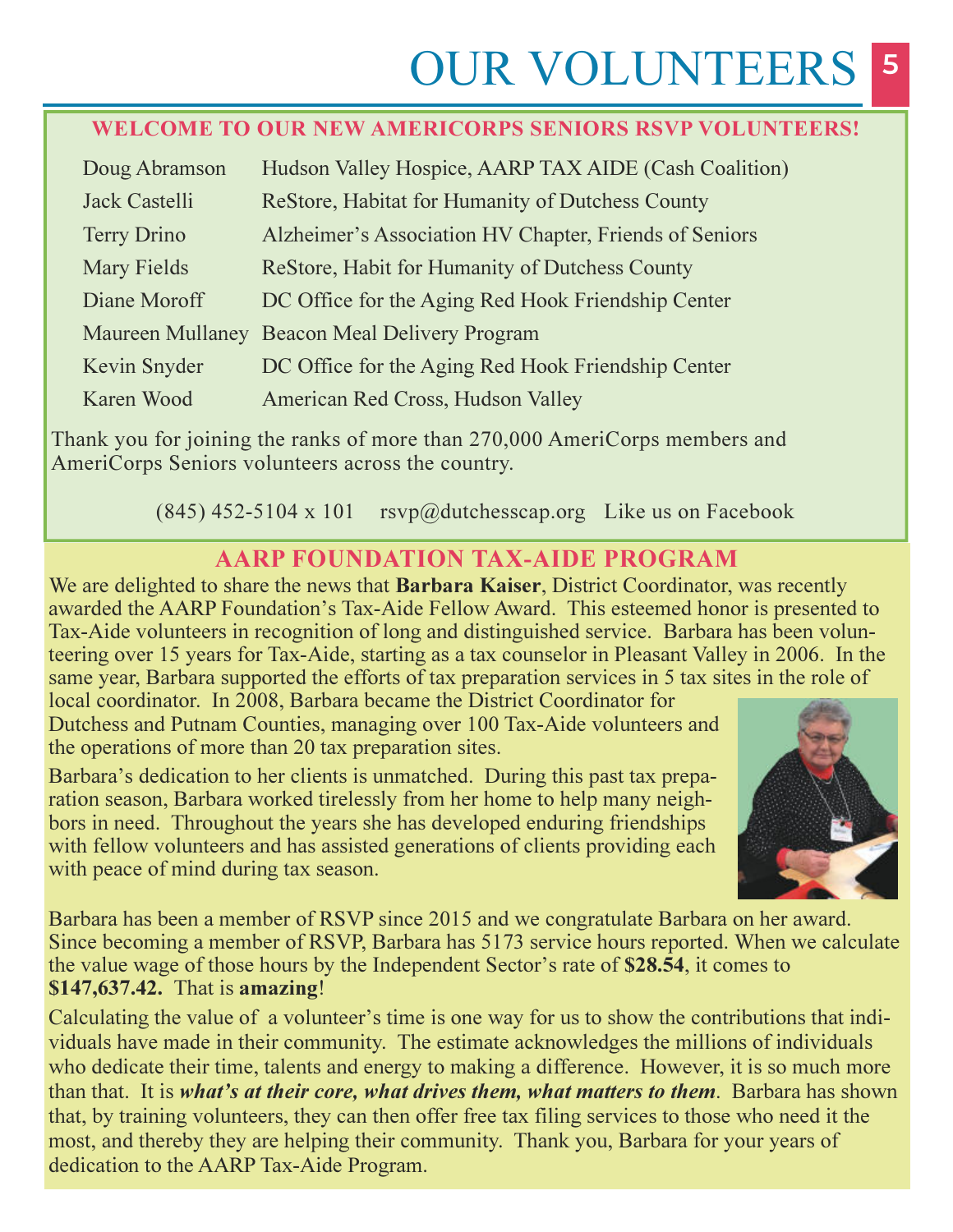#### ENJOY A STAYCATION WITH THE GRANDKIDS

Intergenerational bonds are the backbone of strong families. Research shows both generations benefit from time spent together. The benefits are immediate and long-lasting. We have a few ideas that will help you get started.

#### 1. Don't overschedule your days

Don't feel like you must plan every minute of every day. Remember, the grandkids are on summer vacation. They will likely appreciate some time just to hang out and enjoy themselves. You'll probably find spending downtime by the pool or playing video games together promotes conversation and bonding, too.

#### 2. Involve the grandkids in planning

Planning your summer staycation together is another way to bond with the younger generation. You'll learn what the kids like doing so you can find places of interest to them.

#### 3. Create a list of options

Create a list of indoor activities for rainy days and outdoor activities for sunny days. Your local craft store will likely be a treasure trove of ideas and ready-to-make projects.

#### TIPS FOR FARMER'S MARKET

Your local farmers' market is not only a great place to purchase fruits and vegetables that are grown nearby, it's a good opportunity to score other freshly baked and produced goods, from pastries and jams to handmade jewelry and homegrown flowers. A farmers' market is also a fun way to spend a few hours on a summer day.

1. Bring your own bag. A sturdy bag is essential to stash your goodies in.

2. Wear comfortable shoes as you could do a lot of walking.

3. Bring cash, it is preferred.

4. Talk with the growers from learning how things are grown to getting suggestions for how to prepare produce.

5. Shop early if you can for the largest variety of fruits, vegetables and other goodies.

6. Get to know the market, regular vendors typically set up in the same spot.

7. Adhere to market etiquette, as there are a few farmers' markets who encourage haggling while others discourage it.

## **Sudoku**

Fill in the grid so that every row, column and 3x3 box contains the numbers 1 through 9.

| $\overline{6}$ |               |   |                |                |                                 | $\overline{3}$ | $\overline{2}$ |   |
|----------------|---------------|---|----------------|----------------|---------------------------------|----------------|----------------|---|
|                |               |   | $\overline{2}$ |                |                                 | $\overline{6}$ | $\overline{8}$ | 5 |
|                | $\frac{4}{3}$ | 2 |                |                | 5                               | $\overline{9}$ |                |   |
| 7              |               |   | 5              |                | $\overline{3}$                  |                | 4              |   |
| $\frac{8}{4}$  |               | 5 |                | 9              |                                 |                |                |   |
|                | 6             |   |                | $\overline{2}$ |                                 | 5              |                |   |
|                |               |   |                | $\overline{8}$ |                                 |                |                |   |
|                |               |   | $\overline{3}$ |                |                                 |                |                |   |
|                |               | 6 | $\overline{9}$ |                | <b>DIEEIOLILTV, AL-A</b> -A-A-A |                |                |   |

@2021 Satori Publishing

**DIFFICULLY: T**ENNIN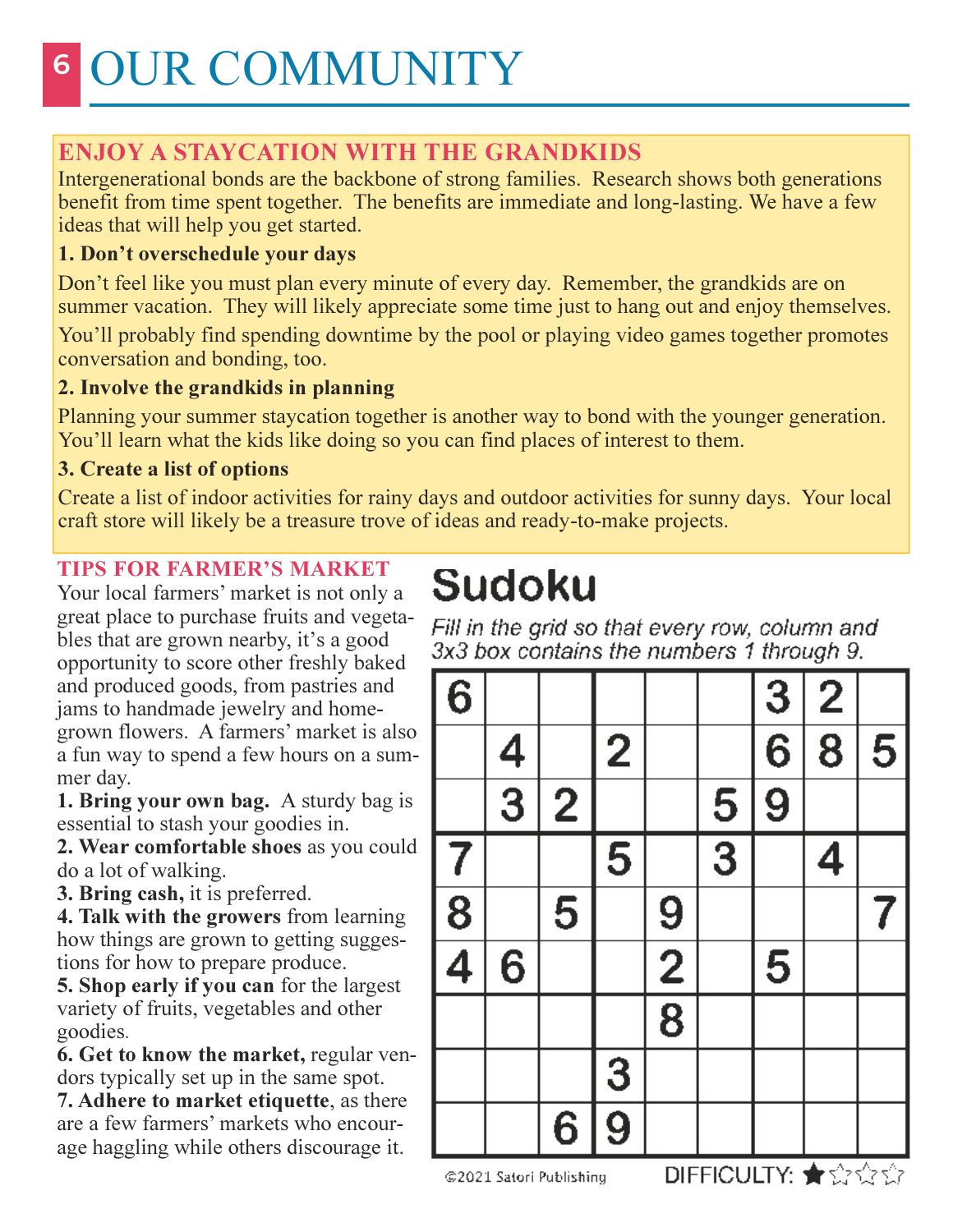### AD PAGES No content may be placed in these areas and these areas

Sign up to have our newsletter emailed Page 2 - Full page of ads





**WINGATE** 

The senior care experience you want, matched by the safety

As a family-owned business for over three decades, we take great pride in our senior communities. Throughout the Hudson Valley, Wingate is well known for our innovative skilled nursing programs for those in need of short-term rehabilitation, post-acute care and long-term care.

#### **Wellness and Life Enrichment Highlights**

- Dedicated Nurse Infection Preventionist at each location
- Ongoing infection control education for all staff
- Private rooms for quarantining new admissions
- Virtual visits with family members
- Socially distant activities and programs to keep our residents engaged

At Wingate Healthcare, the safety and health of our community is our top priority. Contact us today for more information on our latest safety initiatives and visit our website for details on a community near you.

#### 1-833-2WINGATE

Applications for long-term care now being accepted.

Located in Beacon, Fishkill and Highland, NY | www.wingatehealthcare.com